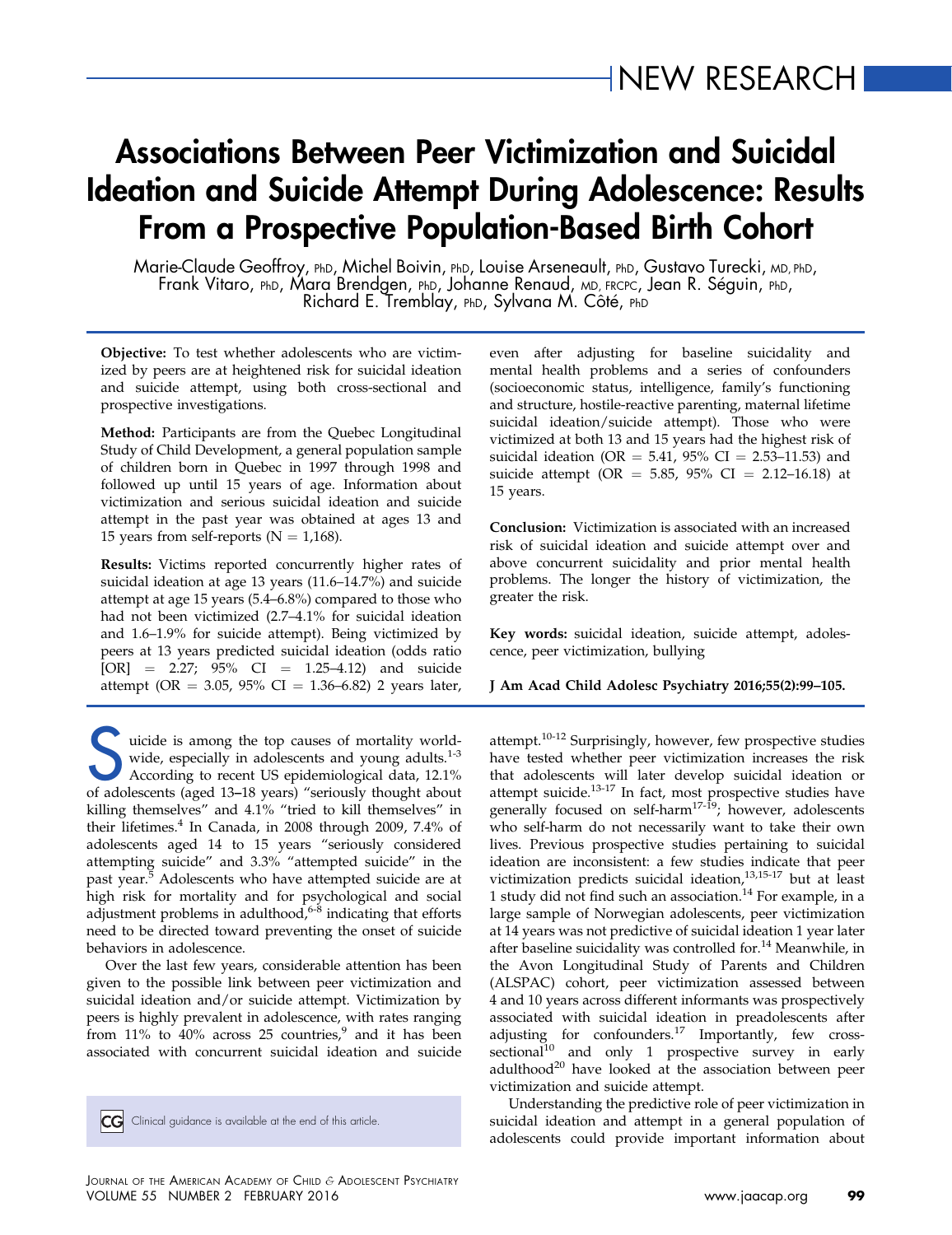<span id="page-1-0"></span>suicide risk factors and suicide prevention strategies. The purpose of the present study was to investigate among a representative cohort of individuals born in 1997 through 1998 in the Canadian province of Quebec whether adolescents who are victimized by peers are at heightened risk for later suicidal ideation and suicide attempt. We expected peer victimization to co-occur with and to predict suicidal ideation and suicide attempt. As victims may exhibit pre-existing risk for suicide and mental health problems, we tested whether victimization increased the risk for suicidal ideation and suicide attempt above and beyond baseline suicidality, mental health problems, and other potential sources of influence.

# **METHOD**

## Sample

The Quebec Longitudinal Study of Child Development (QLSCD) is a representative cohort of 2,120 youths born in the Canadian province of Quebec in 1997 through 1998. Data were collected annually or biannually from 1998 through 2013.

In the present study, we included 1,168 participants for whom measures of peer victimization and suicidality were collected at both 13 and 15 years of age, for 55% of the original cohort. To adjust for attrition, we conducted analyses with and without inverse probability weights, representing participants' probabilities of being included in the study sample ( $N = 1,168$ ) conditional on variables related to attrition: males (46% versus 57%,  $\chi^2$  = 25.68, p < .001) and participants of nonwhite ethnicity (4.8% versus 13.8%,  $\chi^2 = 52.36$ ,  $p < .001$ ), high maternal depressive symptoms (1.48 versus 1.34,  $t_{1968.69}$  = 2.43,  $p$  = .015), and low socioeconomic status  $(0.11 \text{ versus } -0.15, t_{2093} = -5.98, p < .001)$  were underrepresented in the study sample. The results with and without weights did not differ; the latter are presented here. In addition, we tested whether restriction of analyses to a sample of participants with assessments of both victimization and suicidality outcomes at ages 13 and 15 would affect our results. Therefore, we repeated our analyses in a larger sample of participants with assessment of suicidality outcomes at 15 years only (imputed  $n = 1,446$ , representing 69% of the surviving cohort); patterns of results remained unchanged.

## Ethics Consideration

Ethical approval was given by the Quebec Institute of Statistics and the St-Justine Hospital Research Centre. Informed written consent was obtained from all participating parents at each assessment and from adolescents at the 15-year assessment. Adolescents were assured confidentiality, which is essential to ensure reliability of selfreports.[21](#page-6-0) All adolescents and their parents were provided with a list of resources in case of needing help. If they rated highly on the suicidal behavior scale, a pop-up appeared on screen to encourage them to seek help.

### **Measures**

Past-Year Suicidal Ideation and Suicide Attempt. Suicidal ideation was assessed with 1 question administered to participants at 13 and 15 years: "in the past 12 months, did you ever seriously think of attempting suicide"; answering "don't know" or refusal was coded as 0. If they answered affirmatively, they were asked: "in the past 12 months, how many times did you attempt suicide," dichotomized as 0 versus  $>1$ .

Peer Victimization. Peer victimization was assessed at 13 and 15 years using 7 items (4 of which are based on the Self-report Victimization Scale<sup>22</sup>). These items were selected on the basis of their reflecting various physical, verbal, direct, and indirect instances of victimization, including the new forms of cybervictimization, through answering questions such as: how many times it happened (since the beginning of this school year) that another student in school had done the following: called you names/said mean things; didn't let you play in his/her group; pushed/hit/kicked you; said bad things behind your back; teased you in a mean way; made you pay/give something so they would leave you alone; insulted/threatened/intimidated you on the Internet and cell phone. Items were administered in the second half of the school year (February to June) and were rated on a 4-point scale (never  $= 0$ ; rarely  $= 1$ ; often  $= 2$ ; very often  $= 3$ ; don't know/refusal coded 0). This peer victimization scale is analogous to that used successfully in previous work $2<sup>3</sup>$  and has shown good internal consistency (Cronbach alphas were 0.81 at age 13 years and 0.82 at age 15 years). Because of the skewed distribution, victimization was treated categorically. Participants were identified as being victimized by peers if they answered "often" or "very often" to at least 1 of the 7 questions in accordance of the conventional definition.

Prior Mental Health Problems. Oppositional/defiance and inattention/hyperactivity symptoms were rated by school teachers when participants were 6, 7, 8, 10, and 12 years of age. Questions were derived from the Canadian National Longitudinal Study of Children and Youth, $24$  which incorporates items from the Child Behavior Checklist,<sup>[25](#page-6-0)</sup> the Ontario Child Health Study Scales,<sup>26</sup> and the Pre-school Behavior Questionnaire.<sup>[27](#page-6-0)</sup> Oppositional/defiance was assessed with 4 items (e.g., defiant/refused to comply; punishment didn't change behavior), and inattention/hyperactivity was assessed with 9 items (e.g., could not sit still; was unable to concentrate) rated on a 3-point scale  $(0 =$  never or not true; 1 = sometimes or somewhat true;  $2 =$  often or very true). Cronbach alphas ranged from 0.81 to 0.84 for opposition/defiance and from 0.89 to 0.91 for hyperactivity/inattention. Scores were averaged across ages. Scales demonstrated adequate sensitivity and external validity in this cohort.[28](#page-6-0) Depression was self-reported at 12 years using 10 items from

TABLE 1 Prevalence of Suicidal Ideation and Suicide Attempt in the Last 12 Months and Peer Victimization at 13 and 15 Years<sup>a</sup>

|                                                                                                       | Total                            |                                   | <b>Females</b>                  |                                  | <b>Males</b>                     |                                 |
|-------------------------------------------------------------------------------------------------------|----------------------------------|-----------------------------------|---------------------------------|----------------------------------|----------------------------------|---------------------------------|
| Variable                                                                                              | 13y                              | 15y                               | 13y                             | 15y                              | 13y                              | 15y                             |
| Suicidal ideation, % (n)<br>Suicide attempt, % (n)<br>Peer victimization, % (n)                       | 4.5(56)<br>2.4(30)<br>21.0 (258) | 5.9 (86)<br>2.8(40)<br>17.4 (251) | 5.3(35)<br>2.7(18)<br>16.7(111) | 8.6(65)<br>4.5(34)<br>17.5 (132) | 3.7(21)<br>2.1(12)<br>25.8 (147) | 3.0(21)<br>0.9(6)<br>17.2 (119) |
| Note: $n = 1,234$ at 13 y and $n = 1,446$ at 15 y.<br><sup>a</sup> Based on maximum available sample. |                                  |                                   |                                 |                                  |                                  |                                 |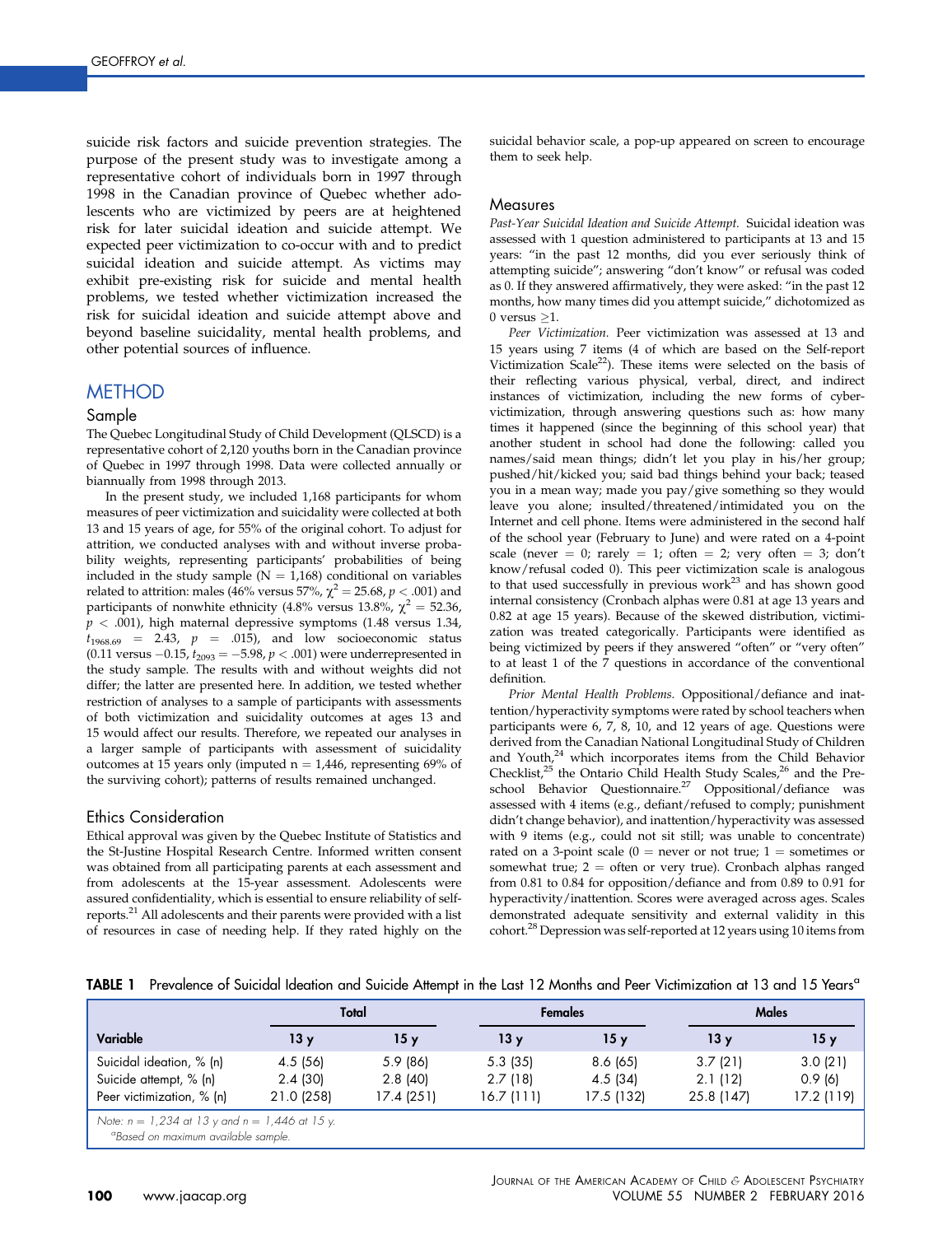the Children Depression Inventory (CDI),<sup>29,30</sup> assessing symptoms of the past 2 weeks on a 3-point scale. The CDI has shown good reliability and discriminative validity consistent with clinical assessment of depression $^{31}$ ; the Cronbach alpha was 0.81. For analysis purposes, we generated 3 variables tapping into mental health problems, for which a score of the 90th or higher percentile of symptoms was identified as an elevated symptom level.

Other Confounding Influences. Potential confounders at different ages were identified a priori from the literature.<sup>[3](#page-5-0)</sup> Covariates were measured at 13 and 15 years unless otherwise indicated. At 2.5 years, mothers completed the Parental Depression Questionnaire.<sup>32</sup> Mothers who reported they had been depressed for most of the time for 2 weeks or more in their lifetimes were asked whether they ever thought of or attempted suicide. At 10 years, participants' verbal intelligence was estimated using the Peabody Picture Vocabulary Test, standardized for age in months at administration.[33,34](#page-6-0) Other environmental factors included family socioeconomic status (SES; aggregate of annual gross income, parental education level, and occupational prestige), based on the scheme of Willms and Shields<sup>35</sup>; family structure (biological parents/blended/ single); family functioning, assessed with 8 items (i.e. communication, problem resolution, and control of disruptive behaviors); and hostile-reactive parenting, assessed with 4 items (i.e., corporal punishment, raising voice). All questionnaires are available online [\(http://www.jesuisjeserai.stat.gouv.qc.ca\)](http://www.jesuisjeserai.stat.gouv.qc.ca).

#### Statistical Analyses

In cross-sectional analyses, we used logistic regressions to test whether suicidal ideation and suicide attempt were associated with frequent victimization.

Using logistic regressions in longitudinal analyses, we tested whether victimization at 13 years was associated with suicidal ideation and suicide attempt 2 years later. The associations were adjusted for suicidality at baseline (suicidal ideation or suicide attempt at age 13 years), for 3 mental health problems by age 12 years (depression, oppositional/defiance, and inattention/ hyperactivity problems), and for 6 additional confounders (i.e., socioeconomic status, intelligence, family functioning and structure, hostile-reactive parenting, and maternal suicidality history).

The temporality of longitudinal association was further examined in sensitivity analyses of incident cases of suicidal ideation and suicide attempt. Logistic regressions were conducted in which participants who reported suicidal ideation and suicide attempt at baseline were excluded from the analyses. The results were similar to those presented here, but analyses were based on small numbers of incident cases. Finally, we examined whether the prospective association between victimization and later suicidality varied as a function of the chronicity of the victimization experience in adolescence (i.e., being victimized at both 13 and 15 years; being victimized at 13 or 15 years versus never being victimized) using logistic regression.

To minimize further data loss, missing information on covariates was imputed using multiple imputations by chained equations<sup>36</sup> method, and analyses were run across the 10 imputed datasets.

### RESULTS

The overall prevalence of suicidal ideation slightly increased from 4.5% at age 13 years to 5.9% at age 15 years. The prevalence of suicidal ideation was higher and increased for females (5.3-8.6%) compared to males (3.7-3.0%) [\(Table 1\)](#page-1-0). The prevalence of suicide attempt increased between 13 and 15 years for females (2.7-4.5%) and decreased for males (2.1-0.9%) ([Table 1\)](#page-1-0). The prevalence of peer victimization was 16.7% for females and 25.8% for males at age 13 and 17.5% for females and 17.2% for males at age 15 years; 8.2%  $(n = 95)$  of the sample reported being victimized at both ages. Although the prevalence of suicidality and victimization differed by sex, the associations between victimization and suicidality did not differ by sex. Hence we present results for both sexes combined, with adjustment for sex (see Table 2 footnote). Associations were examined with and without adjustment for confounders and prior mental health problems.

Cross-sectional analyses indicate that victimization was associated with suicidal ideation and suicide attempt at both 13 and 15 years (Table 2). The associations were attenuated but remained significant after adjusting for confounders and prior mental health problems. Being frequently victimized was concurrently associated with suicidal ideation at 13 years (odds ratio [OR] = 3.40;  $95\%$  CI = 1.82–6.37) and 15 years (OR = 3.74; 95% CI = 2.19–6.38), as well as with suicide attempt at 13 years ( $OR = 2.28$ ;  $95\% CI = 0.97 - 5.38$ ) and 15 years (OR = 3.16;  $95\%$  CI = 1.19–6.69), in a fully

|  |  |  |  | <b>TABLE 2</b> Cross-Sectional Associations of Peer Victimization by Suicidality Outcomes (n $= 1,168$ ) |  |  |
|--|--|--|--|----------------------------------------------------------------------------------------------------------|--|--|
|--|--|--|--|----------------------------------------------------------------------------------------------------------|--|--|

|                  | Peer Victimization <sup>a</sup> |                    |                        | <b>Suicidality Outcomes</b> |                               |  |  |
|------------------|---------------------------------|--------------------|------------------------|-----------------------------|-------------------------------|--|--|
|                  | <b>Yes</b><br>% (n)             | <b>No</b><br>% (n) | Model 1<br>OR (95% CI) | Model 2<br>OR (95% CI)      | Model 3<br><b>OR (95% CI)</b> |  |  |
| Suicide ideation |                                 |                    |                        |                             |                               |  |  |
| 13y              | 11.6 (30)                       | 2.7(26)            | 5.12 (2.89-9.09)       | $4.40$ (2.44-7.93)          | $3.40$ (1.82-6.37)            |  |  |
| 15y              | 14.7 (37)                       | 4.1 (49)           | 4.28 (2.58-7.08)       | $4.12$ (2.44 - 6.94)        | $3.74$ (2.19 - 6.38)          |  |  |
| Suicide attempt  |                                 |                    |                        |                             |                               |  |  |
| 13y              | 5.4(14)                         | 1.6(16)            | $4.02$ (1.88-8.63)     | $3.16(1.45 - 6.91)$         | $2.28$ (0.97-5.38)            |  |  |
| 15y              | 6.8(17)                         | 1.9(23)            | $3.84$ (1.91-7.69)     | $3.59$ (1.74-7.38)          | $3.16$ (1.49-6.69)            |  |  |

Note: Model 1 is adjusted for sex. Model 2 is additionally adjusted for socioeconomic status (13 or 15 y); family structure (biological/blended/single; 13 or 15 y) and functioning (13 or 15 y); hostile-reactive parenting (13 or 15 y); intelligence (10 y); and maternal lifetime suicidal ideation/suicide attempt. Model 3 is additionally adjusted for depression (12 y); opposition/defiance (6–12 y); inattention/hyperactivity (6–12 y) problems; p for sex interaction = .337 and .532 for suicidal ideation at 13 and 15 y, respectively; and .990 and .459 for suicide attempt at 13 and 15 y, respectively. OR = odds ratio.

<sup>a</sup>Based on maximum available sample;  $n = 1,234$  at 13 y and  $n = 1,446$  at 15 y.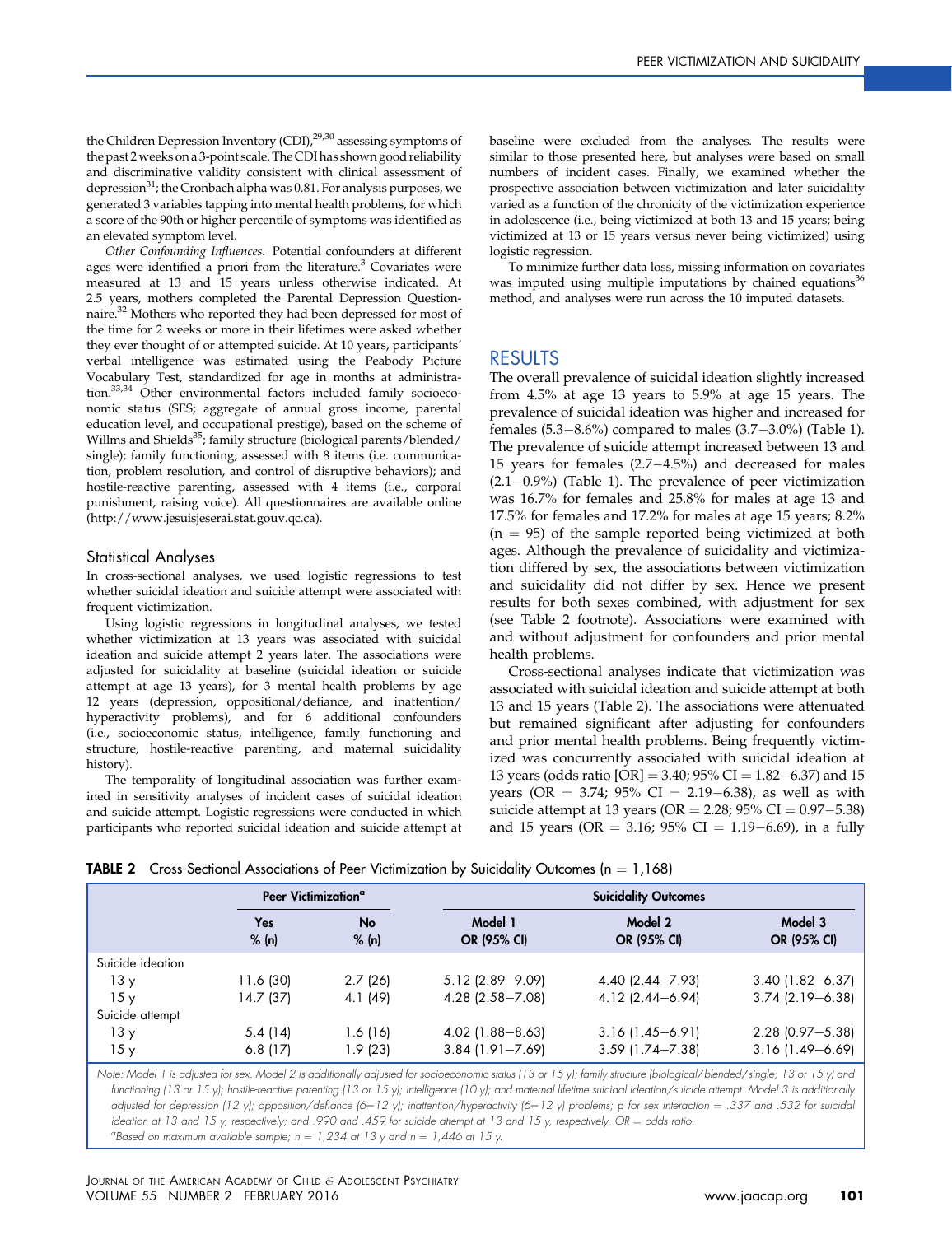adjusted model (i.e., adjusted for mental health and confounders).

Longitudinal models showed that the experience of frequent victimization at 13 years predicted both subsequent suicidal ideation and suicide attempt 2 years later (Table 3), even after taking into account suicidality at baseline. Associations were attenuated after adjustment for confounders and prior mental health problems: victimization at 13 years increased the risk of suicidal ideation at 15 years by 2.27 times  $(95\% \text{ CI} = 1.25-4.12)$  and attempt by 3.05 times (95% CI =  $1.36-6.82$ ).

Finally, as shown in [Table 4,](#page-4-0) we found that only youths who experienced chronic victimization had an increased risk of suicidal ideation at age 15 (OR  $=$  5.41; 95%  $CI = 2.53 - 11.53$ ) and suicide attempt (OR = 5.85; 95%)  $CI = 2.12 - 16.18$ ), in models adjusting for prior suicidality, mental health problems, and other confounders.

# **DISCUSSION**

During adolescence, the peer group becomes increasingly important. Thus, being victimized by peers (i.e., being frequently teased/called names or excluded from social groups and activities) can represent a major source of stress, with potentially damaging consequences.<sup>[37,38](#page-6-0)</sup> In this population-based sample, such victimization experiences were common, with 17–21% of 13- to 15-year-old adolescents reporting being often or very often victimized by their peers. Such victimized adolescents concurrently reported a higher likelihood of past 12-month suicidal ideation and suicide attempt. Furthermore, adolescents who were frequently victimized by their peers at age 13 years were more likely to develop suicidal ideation and make a suicide attempt 2 years later. More importantly, adolescents who reported having been frequently victimized both at 13 and 15 years had the highest risk of suicidal ideation and suicide attempt at 15 years.

This is the first study to show a predictive association between victimization and suicidal ideation and suicide attempt in mid-adolescence while taking into account a variety of factors, including previous suicidality, mental health problems (by age 12 years) such as depression, opposition/defiance, and inattention/hyperactivity problems, as well as family adversity. According to prior studies, peer victimization often occurs within the context of other

risk factors, such as mental health problems and familial adversity, $39$  which may contribute to suicidality.<sup>[3](#page-5-0)</sup> Thus, our study was able to distinguish the role of peer victimization from these co-occurring factors to more clearly establish its contributions as a distinct predictor of suicidality. The rates of suicidal ideation and suicide attempt typically increased in late adolescence $40$ ; thus our study suggested that victimization represents a risk factor for the relatively early emergence of suicidality.

Our findings are in line with those of many other cross-sectional and the few longitudinal studies on bullying/ suicidality association.<sup>[10,11,15-17](#page-5-0)</sup> However, in a prior Norwe-gian study,<sup>[14](#page-5-0)</sup> the predictive association from peer victimization in adolescence to suicidal ideation (not confounded by depressive symptoms) 1 year later became nonsignificant after taking into account suicidal ideation at baseline. Reasons for these discrepant findings could relate to differences in measurement of suicidal ideation and length of follow-up. Specifically, suicidal ideation included more passive and indirect thoughts (e.g., life is not worth living; my family would be better off without me) than those used in the present study (e.g., ever seriously think of attempting suicide).

Several possible explanations exist for the observed association between peer victimization and suicidality. First, 1 etiological pathway may involve mental health, especially depression. In 1 study on self-harm, being victimized in childhood was associated directly with an increased risk of self-harm in late adolescence, but also indirectly via subse-quent depression.<sup>[18](#page-6-0)</sup> In the present study, we showed that being victimized by peers in adolescence could lead to suicidality while accounting for prior levels of depression. However, we could not test the possibility that depression mediated the association of peer victimization with suicidality. Still, not all victimized adolescents will exhibit higher rates of suicidal ideation and suicide attempt. Hence, it has been suggested that peer victimization may trigger mental health problems or suicidality in interaction with genetic vulnerability to psychopathology. For instance, a recent study found that peer victimization increased the risk of depression in girls who carried 2 copies of the short allele at the promoter region of the serotonin transporter gene, but not in those without 2 copies.[41](#page-6-0) Second, the experience of peer victimization may lead to biological alteration with lasting effects on psychopathology and suicidality, as

**TABLE 3** Longitudinal Associations of Peer Victimization at 13 Years Predicting Suicidality Outcomes 2 Years Later ( $n = 1,168$ )

|                                                                                                                                                                         |                    | <b>OR (95% CI)</b> |                    |  |  |  |
|-------------------------------------------------------------------------------------------------------------------------------------------------------------------------|--------------------|--------------------|--------------------|--|--|--|
|                                                                                                                                                                         | Model 1            | Model 2            | Model 3            |  |  |  |
| Peer victimization at 13 y                                                                                                                                              |                    |                    |                    |  |  |  |
| Suicidal ideation at 15 y <sup>a</sup>                                                                                                                                  | 2.60 (1.50-4.51)   | 2.53 (1.43-4.47)   | 2.27 (1.25-4.12)   |  |  |  |
| Suicide attempt at $15y^b$                                                                                                                                              | $3.64$ (1.78-7.43) | 3.58 (1.69-7.56)   | $3.05$ (1.36-6.82) |  |  |  |
| Note: Model 1 is adjusted for sex. Model 2 is additionally adjusted for socioeconomic status (13 y); family structure (biological/blended/single; 13 y) and functioning |                    |                    |                    |  |  |  |

(13 y); parental hostile-reactive parenting (13 y); intelligence (10 y); and maternal lifetime suicidal ideation/suicide attempt. Model 3 is additionally adjusted for depression (12 y); opposition/defiance (6–12 y); and inattention/hyperactivity (6–12 y). OR = odds ratio. <sup>a</sup>Adjusted for suicidal ideation at 13 y.

 $^{\rm b}$ Adjusted for suicide attempt at 13 y.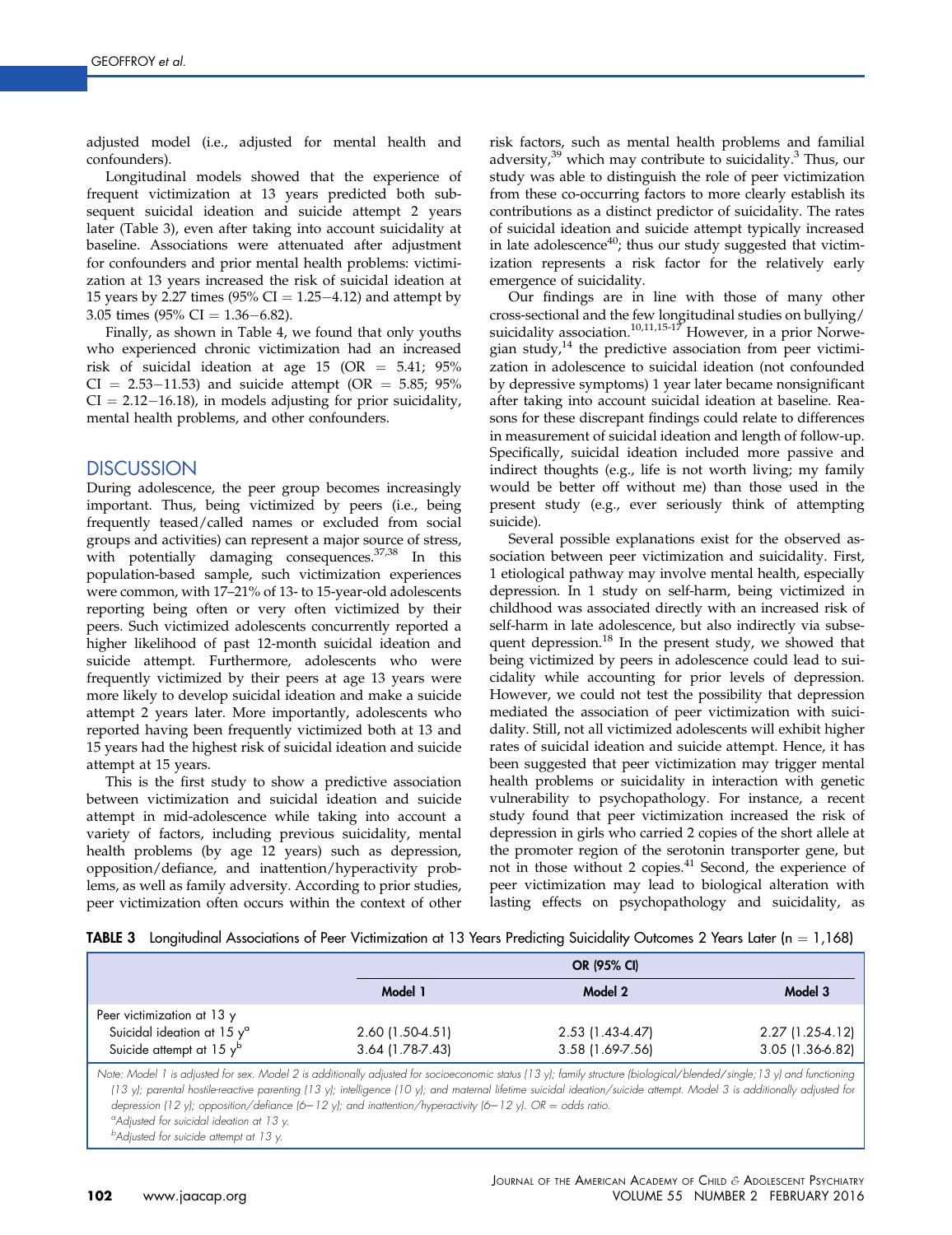|                                                                                                                                                                        |                       | OR (95% CI)           |                        |  |  |  |  |
|------------------------------------------------------------------------------------------------------------------------------------------------------------------------|-----------------------|-----------------------|------------------------|--|--|--|--|
|                                                                                                                                                                        | Model 1               | Model 2               | Model 3                |  |  |  |  |
| Duration of peer victimization (vs. not victimized at 13 and 15 y)                                                                                                     |                       |                       |                        |  |  |  |  |
| Was victimized at 13 or 15 y                                                                                                                                           |                       |                       |                        |  |  |  |  |
| Suicidal ideation at 15 y <sup>a</sup>                                                                                                                                 | $2.06$ (1.12-3.79)    | $1.94(1.03 - 3.63)$   | $1.88$ (1.00 $-3.55$ ) |  |  |  |  |
| Suicide attempt at $15y^b$                                                                                                                                             | $1.77$ (0.75 - 4.21)  | 1.76 (0.73 - 4.25)    | 1.70 (0.69-4.18)       |  |  |  |  |
| Was victimized at 13 and 15 y                                                                                                                                          |                       |                       |                        |  |  |  |  |
| Suicidal ideation at 15 y <sup>a</sup>                                                                                                                                 | $5.90$ (2.93 – 11.87) | $5.92$ (2.88 - 12.14) | $5.41$ (2.53 - 11.53)  |  |  |  |  |
| Suicide attempt at $15y^b$                                                                                                                                             | 7.56 (3.18 - 17.98)   | 7.52 (2.99 - 18.92)   | $5.85$ (2.12-16.18)    |  |  |  |  |
| Note: Model Lis adjusted for sex. Model 2 is additionally adjusted for socioeconomic status (13 y); family structure (biological/blonded/single: 13 y) and functioning |                       |                       |                        |  |  |  |  |

<span id="page-4-0"></span>

|  |  |  |  | <b>TABLE 4</b> Longitudinal Associations of Duration of Victimization and Suicidality Outcomes at 15 Years ( $n = 1,168$ ) |  |  |  |  |
|--|--|--|--|----------------------------------------------------------------------------------------------------------------------------|--|--|--|--|
|--|--|--|--|----------------------------------------------------------------------------------------------------------------------------|--|--|--|--|

Note: Model 1 is adjusted for sex. Model 2 is additionally adjusted for socioeconomic status (13 y); family structure (biological∕blended∕single; 13 y) and functioning (13 y); hostile-reactive parenting (13 y); intelligence (10 y); and maternal lifetime suicidal ideation/suicide attempt. Model 3 is additionally adjusted for depression

(12 y); opposition/defiance (6-12 y); and inattention/hyperactivity (6-12 y) problems. OR = odds ratio.

<sup>a</sup>Adjusted for suicidal ideation at 13 y.

<sup>b</sup>Adjusted for suicide attempt at 13 y.

follows: victimized children have shown dysregulation of the hypothalamic-pituitary-adrenal  $axis<sup>42</sup>$  $axis<sup>42</sup>$  $axis<sup>42</sup>$  and such dysregulations have been involved in the development of psy-chopathology<sup>[43](#page-6-0)</sup> and suicidality<sup>[44](#page-6-0)</sup>; and victimized children were also shown to have elevated C reactive protein at mid-life, a marker for neuro-inflammation in their bloodstream,[45](#page-6-0) and inflammation markers have been associated with increased risk of developing depression.<sup>[46](#page-6-0)</sup>

This representative birth cohort provided a unique opportunity to examine the temporal relation between victimization by peers and the relatively early onset of suicidal ideation and suicide attempt in a contemporary sample of Canadian adolescents. Indeed, the study's main strengths are its prospective design, with suicidality measured at 2 time points during adolescence to identify incident cases, self-reported and teacher-reported assessments of prior mental health problems, and inclusion of various familial adversity factors and intelligence. Another strength includes repeated assessments of peer victimization based on 7 items covering a variety of behaviors from verbal (such as teasing/ calling names) to cyberbullying. Moreover, unlike previous studies, we focused on serious suicidal ideation and suicide attempt, which are of clinical significance.<sup>[43](#page-6-0)</sup> Nevertheless, the present findings should be interpreted in light of their limitations. There were some missing data, with 56% of the original sample with assessment of bullying and suicidality at both 13 and 15 years. To avoid further loss of data, missing data were imputed using multiple imputation following current guidelines.<sup>[47](#page-6-0)</sup> Sensitivity analysis using the larger sample of those with information at 15 years  $(n = 1,446,$  representing 69% of the original sample) and using sample weights to adjust for attrition suggests that results reported here are robust. Second, as in most studies of victimization and suicide, the present study relied on selfreports. A potential limitation of self-reported victimization is that it reflects a perception potentially biased by the self-system and mental health status.<sup>[23,48](#page-6-0)</sup> The use of self-report for both victimization and suicide may also have induced shared method variance and inflated effect sizes. However, in this population-based survey, no clinical interviews were conducted, and adolescents were the only informants, as

after childhood, parents are generally less aware of their offspring's personal experiences, especially suicidal idea- $\frac{1}{24,49}$  $\frac{1}{24,49}$  $\frac{1}{24,49}$  and peer victimization.<sup>[50](#page-6-0)</sup> Furthermore, we were not able to examine the separate influence of cyberbullying on suicidality because of the small numbers of cyberbullied adolescents. A recent meta-analysis suggested that cyberbullying is more strongly related to suicidal ideation than traditional bullying. $11$  There were no deaths due to suicide in our study. Thus, the relation of peer victimization and suicidal ideation and nonfatal suicide attempt may differ for completed suicide. One observational study based on coroner records reported that only 6% of suicides in youths could be attributed to peer victimization, $51$  whereas 2 prospective studies reported increased rates of suicide mortality in adulthood among those who had been victimized by peers in early childhood.<sup>[20,52](#page-6-0)</sup> In addition, unmeasured confounders might explain associations such as perpetration of bullying,[53](#page-6-0) but in this study, victimizing others was not associated with subsequent suicidality. Another limitation is low statistical power, particularly for investigating sex differences in associations, because of the small number of males reporting suicidal ideation and/or suicide attempt. Also, it is important to underline that the present findings document the directionality of associations but do not prove causality. Finally, as the follow-up was only 2 years, we do not know whether the consequences of victimization on suicidality persist as participants enter adulthood.

The association between being victimized by peers and suicidal ideation and suicide attempt in adolescence, distinct from prior suicidality, mental health problems, and family adversity, has implications for practice. Universal prevention of peer victimization is paramount to reduce the rate of suicidal ideation and suicide attempt in adolescence. A recent systematic review of 44 anti-bullying programs found, on average, that school-based programs are effective in reducing victimization by  $17\%$  to  $20\%$ <sup>[54](#page-6-0)</sup> Future studies are urgently needed to test whether reducing the occurrence of bullying translates into a reduction in suicidal ideation and suicide attempt. Other strategies that do not aim directly at reducing bullying can also be beneficial. For instance, parental support has been shown to attenuate the negative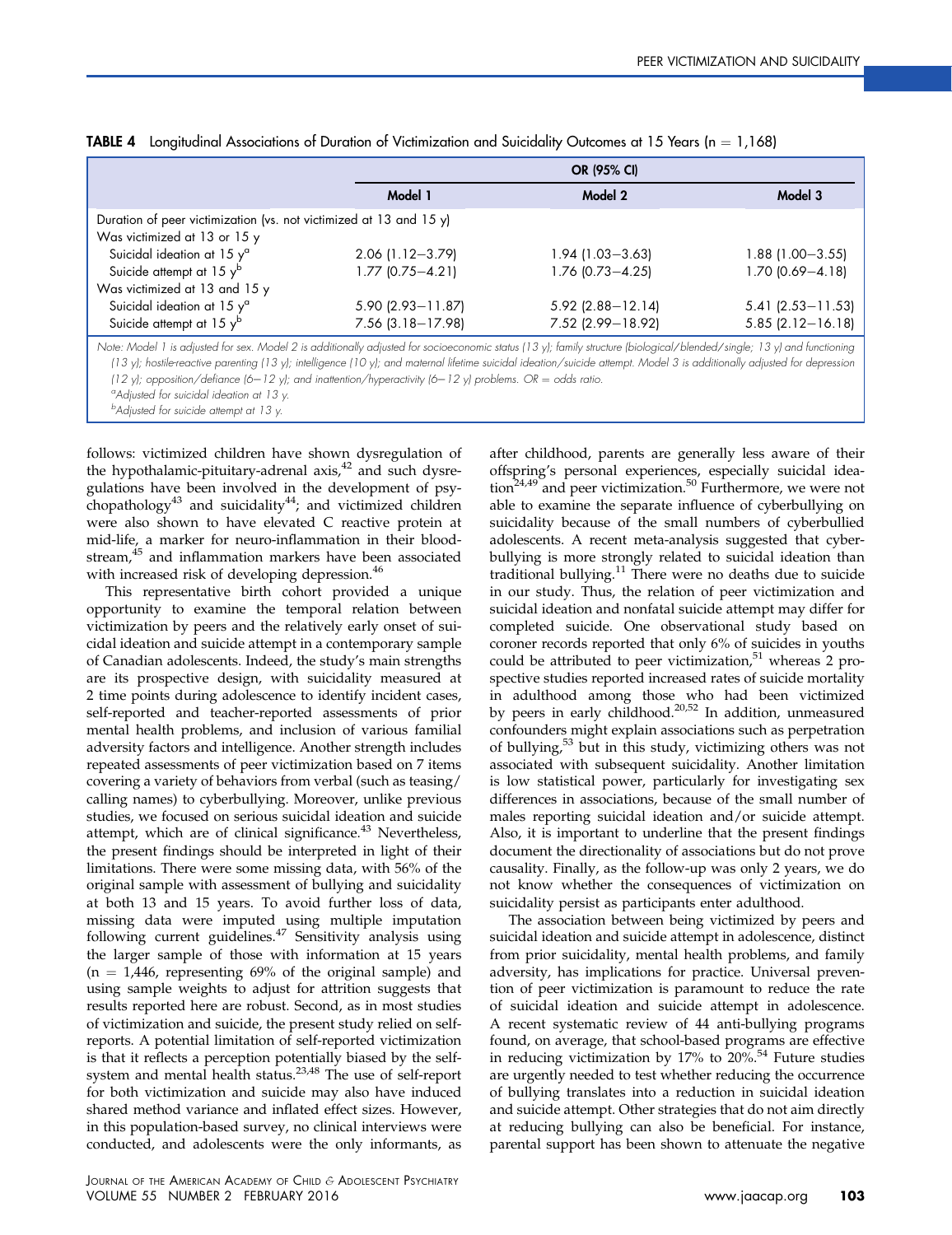<span id="page-5-0"></span>effect of bullying on suicidality, $55$  and actions to improve school climate<sup>[56](#page-6-0)</sup> can potentially prevent bullying. In clinical settings, health professionals should consider screening for peer victimization. Although our study and many others suggest that peer victimization co-occurs with suicidality, we are not aware of any evidence-based prevention intervention for peer victimization in clinical settings. Effective intervention may require a multidisciplinary effort involving parents, schoolteachers, and principals, as well as mental health professionals.<sup>[57](#page-6-0)</sup>

In sum, our findings, along with those of other studies, highlight that victimization is a form of adversity that could leave significant scars, including suicidal ideation and attempt, which urgently need to be addressed.  $\epsilon$ 

#### $|CG|$ Clinical Guidance

- Being victimized is a common experience for many adolescents.
- The odds of developing suicidal ideation and attempting suicide at 15 years among youth who were chronically victimized (i.e., lasting at least 2 school years) are 5 to 6 times the odds of those who were never victimized, independent of previous suicidality and mental health problems.
- Evidenced-based prevention interventions in clinical settings need to be addressed; however, effective management may require a multidisciplinary effort involving parents, schoolteachers and principals, and mental health professionals.

#### Accepted November 20, 2015.

Drs. Geoffroy and Turecki are with McGill University, Montreal and the McGill Group for Suicide Studies at the Douglas Mental Health University Institute, Montreal. Dr. Geoffroy is also with the Research Unit on Children's

#### **REFERENCES**

- 1. Skinner R, McFaull S. Suicide among children and adolescents in Canada: trends and sex differences, 1980–2008. Can Med Assoc J. 2012;184: 1029-1034.
- 2. McLoughlin AB, Gould MS, Malone KM. Global trends in teenage suicide: 2003-2014. Q J Med. 2015;108:765-780.
- 3. Hawton K, Saunders KEA, O'Connor RC. Self-harm and suicide in adolescents. Lancet. 2012;379:2373-2382.
- 4. Nock MK, Green JG, Hwang I, et al. Prevalence, correlates, and treatment of lifetime suicidal behavior among adolescents: results from the National Comorbidity Survey Replication Adolescent Supplement. JAMA Psychiatry. 2013;70:300-310.
- 5. McMartin SE, Kingsbury M, Dykxhoorn J, Colman I. Time trends in symptoms of mental illness in children and adolescents in Canada. Can Med Assoc J. 2014;186:E672-E678.
- 6. Mars B, Heron J, Crane C, et al. Clinical and social outcomes of adolescent self harm: population based birth cohort study. BMJ. 2014; 349:g5954.
- 7. Finkelstein Y, Macdonald EM, Hollands S, et al. Long-term outcomes following self-poisoning in adolescents: a population-based cohort study. Lancet Psychiatry. 2015;2:532-539.

Psychosocial Maladjustment at University of Montreal. Dr. Boivin is with Laval University, Quebec, the Research Unit on Children's Psychosocial Maladjustment at Laval University, and the Institute of Genetic, Neurobiological, and Social Foundations of Child Development at the Tomsk State University, Tomsk, Russian Federation. Dr. Arseneault is with the Institute of Psychiatry, Psychology and Neuroscience at King's College London. Drs. Vitaro and Seguin are with the University of Montreal, the Research Unit on Children's Psychosocial Maladjustment at the University of Montreal, and the Sainte-Justine Hospital Research Centre, Montreal. Dr. Brendgen is with the University of Quebec in Montreal, the Research Unit on Children's Psychosocial Maladjustment at the University of Montreal, and the Sainte-Justine Hospital Research Centre. Dr. Renaud is with McGill University, and with the McGill Group for Suicide Studies and the Manulife Centre for Breakthroughs in Teen Depression and Suicide Prevention at the Douglas Mental Health University Institute. Dr. Tremblay is with the University of Montreal, the University College Dublin, and the Institute of Genetic, Neurobiological, and Social Foundations of Child Development at the Tomsk State University. Dr. Côté is with the University of Montreal, the Institute of Genetic, Neurobiological, and Social Foundations of Child Development at the Tomsk State University, the Research Unit on Children's Psychosocial Maladjustment at the University of Montreal, and the Sainte-Justine Hospital Research Centre.

This study was conducted with help from the Canadian Institutes of Health Research (grants OGE#111395 and MOP#114984 awarded to M.B. and S.M.C. and R.E.T.) and Manulife research fund in teen depression (J.R.). The larger Quebec Longitudinal Study of Child Development (QLSCD) study was also supported by funding from the Québec Government's Ministry of Health and Ministry of Family Affairs, The Lucie and André Chagnon Foundation, the Quebec Health Research Fund (FQRS), The Quebec Research Fund for Society and Culture (FQRSC), Canada's Social Science and Humanities Research Council, the Canadian Institutes for Health Research, the St-Justine Research Centre, and the Québec Statistics Institute (ISQ) (R.E.T.). S.M.C. is a senior research fellow of the FRQS.<http://www.msss.gouv.qc.ca/en/> [http://](http://fondationchagnon.org/en/index.aspx) [fondationchagnon.org/en/index.aspx](http://fondationchagnon.org/en/index.aspx)<http://www.frqs.gouv.qc.ca/en/> <http://www.frqsc.gouv.qc.ca/fr/accueil.php> [http://www.sshrc-crsh.gc.](http://www.sshrc-crsh.gc.ca/homeaccueileng.aspx) [ca/homeaccueileng.aspx](http://www.sshrc-crsh.gc.ca/homeaccueileng.aspx)<http://www.stat.gouv.qc.ca>.

The authors thank David Gunnell, PhD, of the University of Bristol, for his contribution to the paper and all the participants of the QLSCD.

Disclosure: Drs. Geoffroy, Boivin, Arseneault, Turecki, Vitaro, Brendgen, Renaud, Séguin, Tremblay, and Côté report no biomedical financial interests or potential conflicts of interest.

Correspondence to Marie-Claude Geoffroy, PhD, McGill Group for Suicide Studies, Douglas Mental Health University Institute, Frank B. Common Pavilion, 6875 LaSalle Boulevard, Montreal, Canada H4H 1R3; e-mail: [Marie-claude.](mailto:Marie-claude.geoffroy@mcgill.ca) [geoffroy@mcgill.ca](mailto:Marie-claude.geoffroy@mcgill.ca)

0890-8567/\$36.00/@2016 American Academy of Child and Adolescent **Psychiatry** 

<http://dx.doi.org/10.1016/j.jaac.2015.11.010>

- 8. Goldman-Mellor SJ, Caspi A, Harrington H, et al. Suicide attempt in young people: a signal for long-term health care and social needs. JAMA Psychiatry. 2014;71:119-127.
- 9. Nansel TR, Craig W, Overpeck MD, Saluja G, Ruan WJ. Cross-national consistency in the relationship between bullying behaviors and psychosocial adjustment. Arch Pediatr Adolesc Med. 2004;158:730-736.
- 10. Holt MK, Vivolo-Kantor AM, Polanin JR, et al. Bullying and suicidal ideation and behaviors: a meta-analysis. Pediatrics. 2015;135:e496-e509.
- 11. Van Geel M, Vedder P, Tanilon J. Relationship between peer victimization, cyberbullying, and suicide in children and adolescents: a metaanalysis. JAMA Pediatrics. 2014;168:435-442.
- 12. Herba CM, Ferdinand RF, Stijnen T, et al. Victimisation and suicide ideation in the TRAILS study: specific vulnerabilities of victims. J Child Psychol Psychiatry. 2008;49:867-876.
- 13. Kim YS, Leventhal BL, Koh Y-J, Boyce WT. Bullying increased suicide risk: prospective study of Korean adolescents. Arch Suicide Res. 2009; 13:15-30.
- 14. Undheim AM. Involvement in bullying as predictor of suicidal ideation among 12-to 15-year-old Norwegian adolescents. Eur Child Adolesc Psychiatry. 2013;22:357-365.